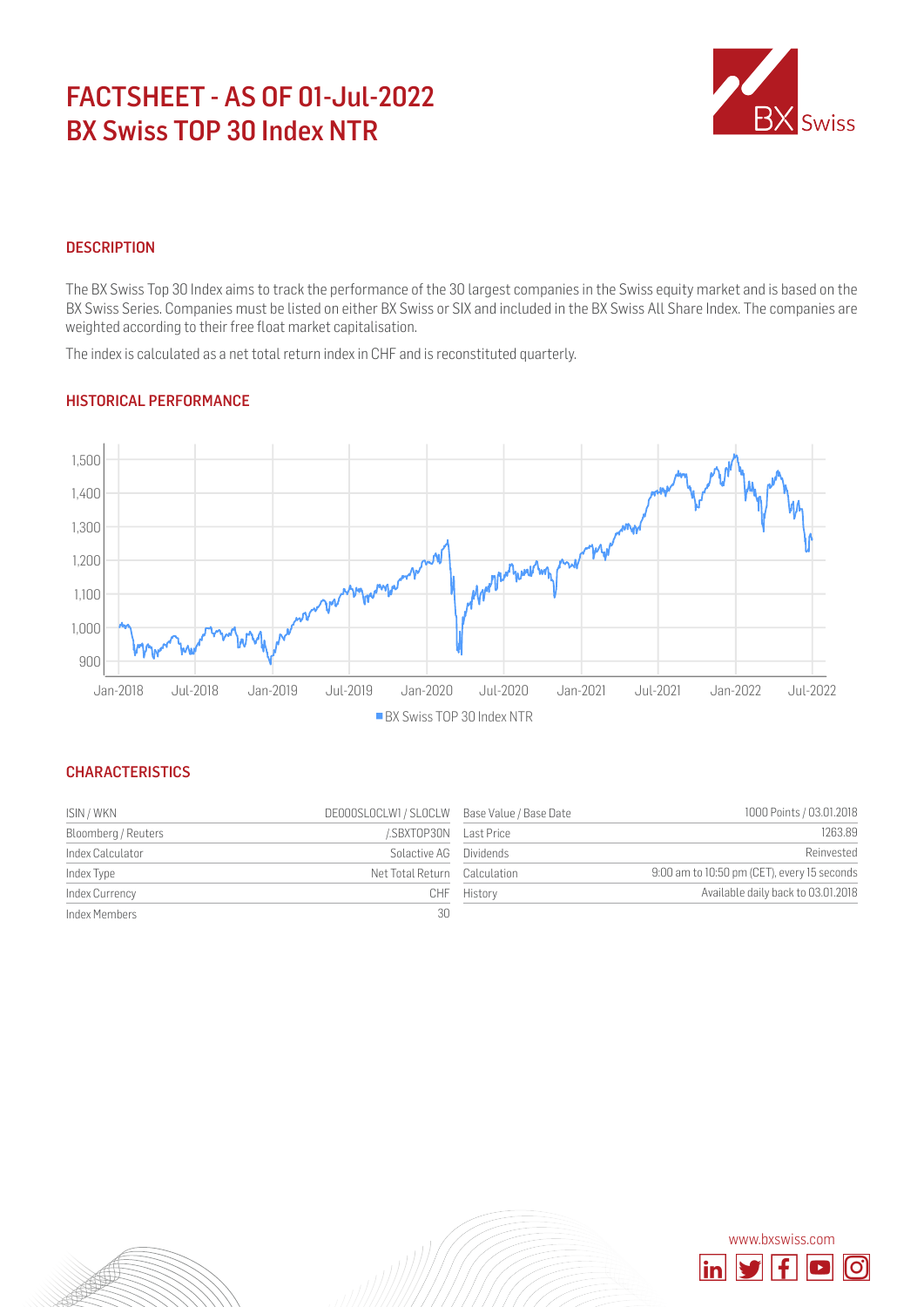FACTSHEET - AS OF 01-Jul-2022 BX Swiss TOP 30 Index NTR



## **STATISTICS**

| <b>CHF</b>         | 30D       | 90D        | 180D       | 360D                  | <b>YTD</b> | Since Inception       |
|--------------------|-----------|------------|------------|-----------------------|------------|-----------------------|
| Performance        | $-6.17\%$ | $-11.42\%$ | -16.00%    | $-9.84\%$             | $-16.00\%$ | 26.39%                |
| Performance (p.a.) |           |            |            |                       |            | 5.35%                 |
| Volatility (p.a.)  | 20.76%    | 17.89%     | 19.33%     | 15.72%                | 19.33%     | 16.17%                |
| High               | 1354.24   | 1466.61    | 1512.30    | 1515.61               | 1512.30    | 1515.61               |
| Low                | 1224.90   | 1224.90    | 1224.90    | 1224.90               | 1224.90    | 890.18                |
| Max. Drawdown      | $-9.55%$  | $-16.48\%$ | $-19.00\%$ | $-19.18%$             | $-19.00\%$ | $-27.06%$             |
| VaR 95 \ 99        |           |            |            | $-27.3\%$ \ $-48.0\%$ |            | $-25.0\%$ \ $-46.6\%$ |
| CVaR 95 \ 99       |           |            |            | $-38.3\%$ \ $-57.6\%$ |            | $-40.3\%$ \ $-70.4\%$ |

COMPOSITION BY CURRENCIES







#### TOP COMPONENTS AS OF 01-Jul-2022

| Company                           | Ticker                | Country   | Currency   | Index Weight (%) |
|-----------------------------------|-----------------------|-----------|------------|------------------|
| <b>NESTLE SA</b>                  | NESN SE Equity        | <b>CH</b> | <b>CHF</b> | 18.24%           |
| ROCHE HOLDING AG                  | ROG SE Equity         | CН        | <b>CHF</b> | 17.54%           |
| NOVARTIS AG                       | NOVN SE Equity        | CН        | <b>CHF</b> | 14.91%           |
| ZURICH INSURANCE GROUP AG         | <b>ZURN SE Equity</b> | CН        | <b>CHF</b> | 5.31%            |
| COMPAGNIE FINANCIERE RICHEMONT SA | CFR SE Equity         | <b>CH</b> | <b>CHF</b> | 4.38%            |
| UBS GROUP AG                      | <b>UBSG SE Equity</b> | <b>CH</b> | <b>CHF</b> | 4.37%            |
| ABB LTD-REG                       | <b>ABBN SE Equity</b> | <b>CH</b> | CHF        | 3.68%            |
| LONZA GROUP AG                    | LONN SE Equity        | <b>CH</b> | <b>CHF</b> | 3.29%            |
| ALCON INC                         | ALC SE Equity         | CН        | <b>CHF</b> | 2.82%            |
| SIKA AG                           | SIKA SE Equity        | СH        | <b>CHF</b> | 2.74%            |